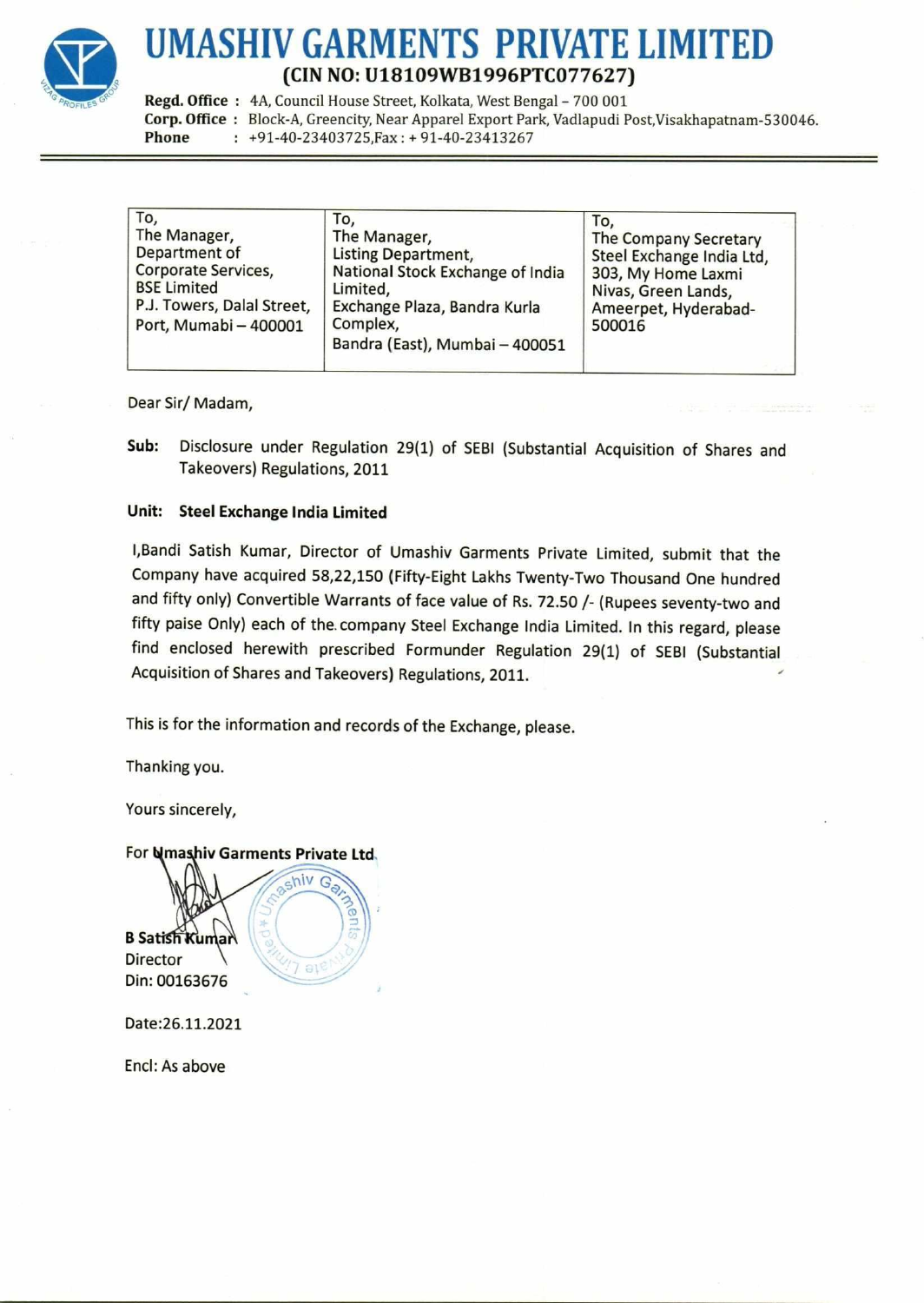# isclosures under Regulation 29(1) of SEBI (Substantial Acquisition andTakeovers) Regulations, 2011 of Sh Format for Disclosures under Regulation 29(1)<br>and Takeovers Regulation<br>Part-A- Details of the Acquisition

## Part-A- Details of the Acquisition

| Format for Disclosures under Regulation 29(1) of SEBI (Substantial Acquisition of Shares                                     |                                         |                                                                                     |                                                                              |
|------------------------------------------------------------------------------------------------------------------------------|-----------------------------------------|-------------------------------------------------------------------------------------|------------------------------------------------------------------------------|
| andTakeovers) Regulations, 2011                                                                                              |                                         |                                                                                     |                                                                              |
| Part-A- Details of the Acquisition                                                                                           |                                         |                                                                                     |                                                                              |
| Name of the Target Company (TC)                                                                                              | Steel Exchange India Limited            |                                                                                     |                                                                              |
| Name(s) of the acquirer and Persons Acting in<br>Concert (PAC) with the acquirer                                             | <b>Umashiv Garments Private Limited</b> |                                                                                     |                                                                              |
| Whether the acquirer belongs to Promoter/Promoter                                                                            | Yes                                     |                                                                                     |                                                                              |
| group                                                                                                                        | <b>BSE, NSE</b>                         |                                                                                     |                                                                              |
| Name(s) of the Stock Exchange(s) where the shares<br>of TC are Listed                                                        |                                         |                                                                                     |                                                                              |
| Details of the acquisition as follows                                                                                        | Number                                  | % w.r.t.<br>total<br>share/vo<br>ting<br>capital<br>wherever<br>applicabl<br>$e(*)$ | % w.r.t.<br>total<br>diluted<br>share/votin<br>g capital of<br>the TC $(**)$ |
| Before the acquisition under consideration,<br>holding of acquirer along with PACs of:                                       |                                         | 23.60                                                                               |                                                                              |
| a) Shares carrying votingrights<br>b) Shares in the nature of encumbrance (pledge/<br>lien/ non-disposal undertaking/others) | 2,07,89,115                             |                                                                                     | 23.60                                                                        |
| c) Voting rights (VR) otherwise than by<br>equityshares                                                                      |                                         |                                                                                     |                                                                              |
| d) Warrants/convertible securities/any<br>other<br>instrument that entitles the acquirer to receive                          |                                         |                                                                                     |                                                                              |
| shares carrying voting rights in the TC (specify                                                                             |                                         |                                                                                     |                                                                              |
| holding in each category)<br>Total (a+b+c+d)<br>e)                                                                           | 2,07,89,115                             | 23.60                                                                               | 23.60                                                                        |
| <b>Details of acquisition</b>                                                                                                |                                         |                                                                                     |                                                                              |
| Shares carrying voting rightsacquired<br>a)<br>VRs acquired otherwise than by equityshares<br>b)                             |                                         |                                                                                     |                                                                              |
| Warrants/convertible securities/any other<br>c)<br>instrument                                                                | 58,22,150                               |                                                                                     |                                                                              |
| thatentitlestheacquirertoreceivesharescarrying                                                                               |                                         | <b>NA</b>                                                                           | 4.96%                                                                        |

ghiv

Mate Link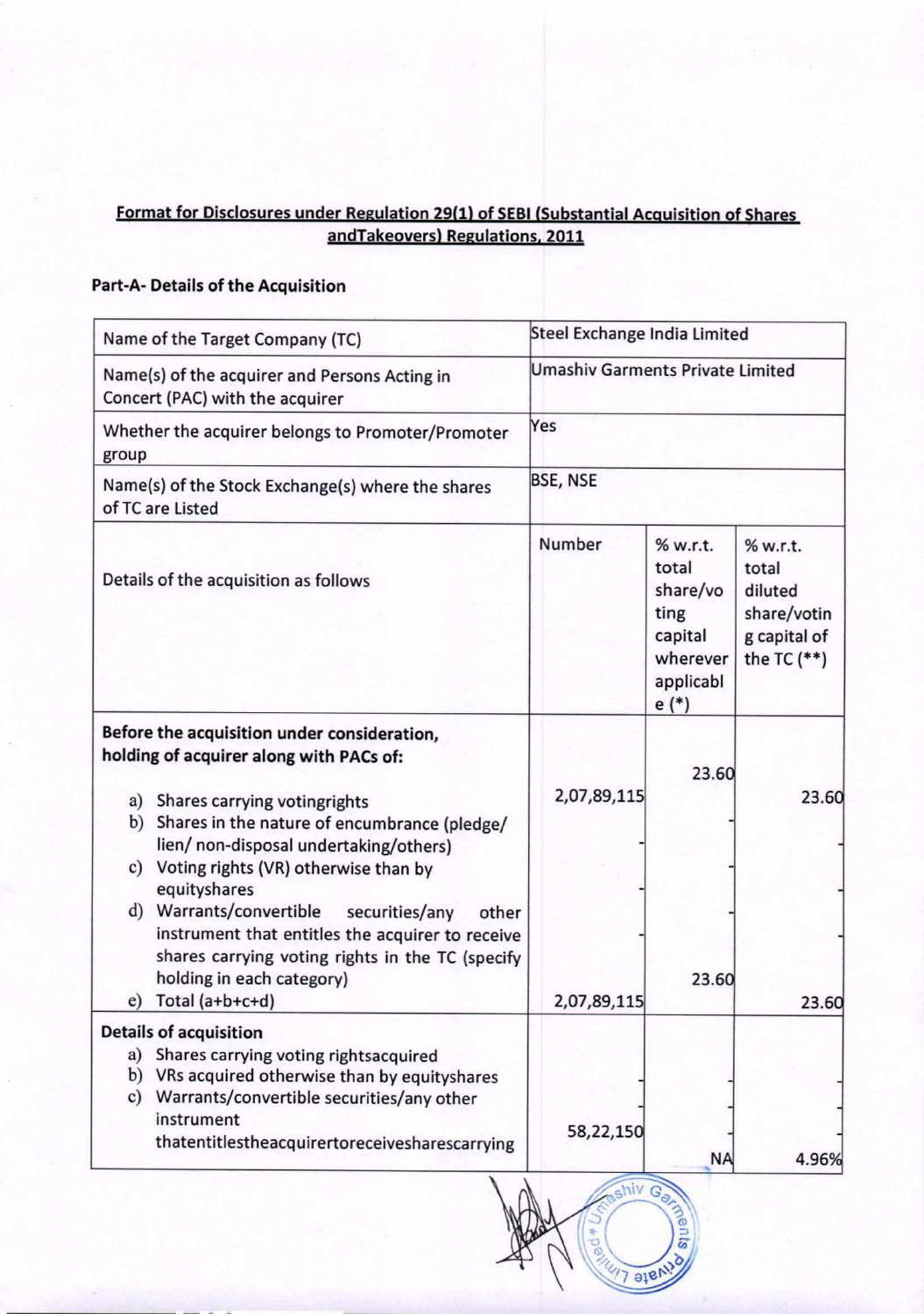| e)                                                                                                                                                                                                         | category) acquired<br>d) Shares in the nature of encumbrance (pledge/<br>lien/ non-disposal undertaking/others)<br>Total $(a+b+c+/-d)$            | 58,22,150                                                                                                                                                                                                                      | <b>NA</b> |       |  |
|------------------------------------------------------------------------------------------------------------------------------------------------------------------------------------------------------------|---------------------------------------------------------------------------------------------------------------------------------------------------|--------------------------------------------------------------------------------------------------------------------------------------------------------------------------------------------------------------------------------|-----------|-------|--|
|                                                                                                                                                                                                            | After the acquisition, holding of acquirer along<br>with PACs of:                                                                                 |                                                                                                                                                                                                                                |           | 4.96% |  |
| a)                                                                                                                                                                                                         | Shares carrying votingrights<br>b) VRs otherwise than by equityshares                                                                             | 2,07,89,115                                                                                                                                                                                                                    | 17.71     | 17.71 |  |
|                                                                                                                                                                                                            | c) Warrants/convertible securities/any other<br>instrument that entitles the acquirer to receive                                                  | 58,22,150                                                                                                                                                                                                                      |           | 4.96% |  |
|                                                                                                                                                                                                            | shares carrying voting rights in the TC (specify<br>holding in each category) afteracquisition<br>d) Shares in the nature of encumbrance (pledge/ |                                                                                                                                                                                                                                |           |       |  |
|                                                                                                                                                                                                            | lien/ non-disposal undertaking/others)<br>$e)$ Total (a+b+c+d)                                                                                    | 2,66,11,265                                                                                                                                                                                                                    | 17.71     | 22.67 |  |
|                                                                                                                                                                                                            | Mode of acquisition (e.g., open market / public issue /<br>rights issue / preferential allotment<br>inter-se<br>transfer/encumbrance, etc.)       | <b>Preferential allotment</b>                                                                                                                                                                                                  |           |       |  |
| Salient features of the securities acquired including time<br>till redemption, ratio at which it can be converted into<br>equity shares, etc.                                                              |                                                                                                                                                   | warrants have to be converted into<br>equity shares within 18 months from<br>the date of allotment. After converting<br>into the equity shares, they will rank<br>pari passu with the existing equity<br>shares of the Company |           |       |  |
| Date of acquisition of/ date of receipt of intimation of<br>allotment of shares / VR/ warrants/convertible<br>securities/any<br>other instrument that entitles the<br>acquirer to receive shares in theTC. |                                                                                                                                                   | 25.11.2021                                                                                                                                                                                                                     |           |       |  |
| Equity shares capital / total voting capital of the TC<br>before the saidacquisition*                                                                                                                      |                                                                                                                                                   | 8,80,81,177 equity shares of Rs. 10/-<br>each                                                                                                                                                                                  |           |       |  |
| Equity shares capital/ total voting capital of the TC after<br>the said acquisition*                                                                                                                       |                                                                                                                                                   | 8,80,81,177 equity shares of Rs. 10/-<br>each                                                                                                                                                                                  |           |       |  |
| Total diluted share/voting capital of the TC after the said<br>acquisition**                                                                                                                               |                                                                                                                                                   | 11,73,63,327 equity shares of Rs. 10/-<br>each                                                                                                                                                                                 |           |       |  |

House of Steamiv Gaza